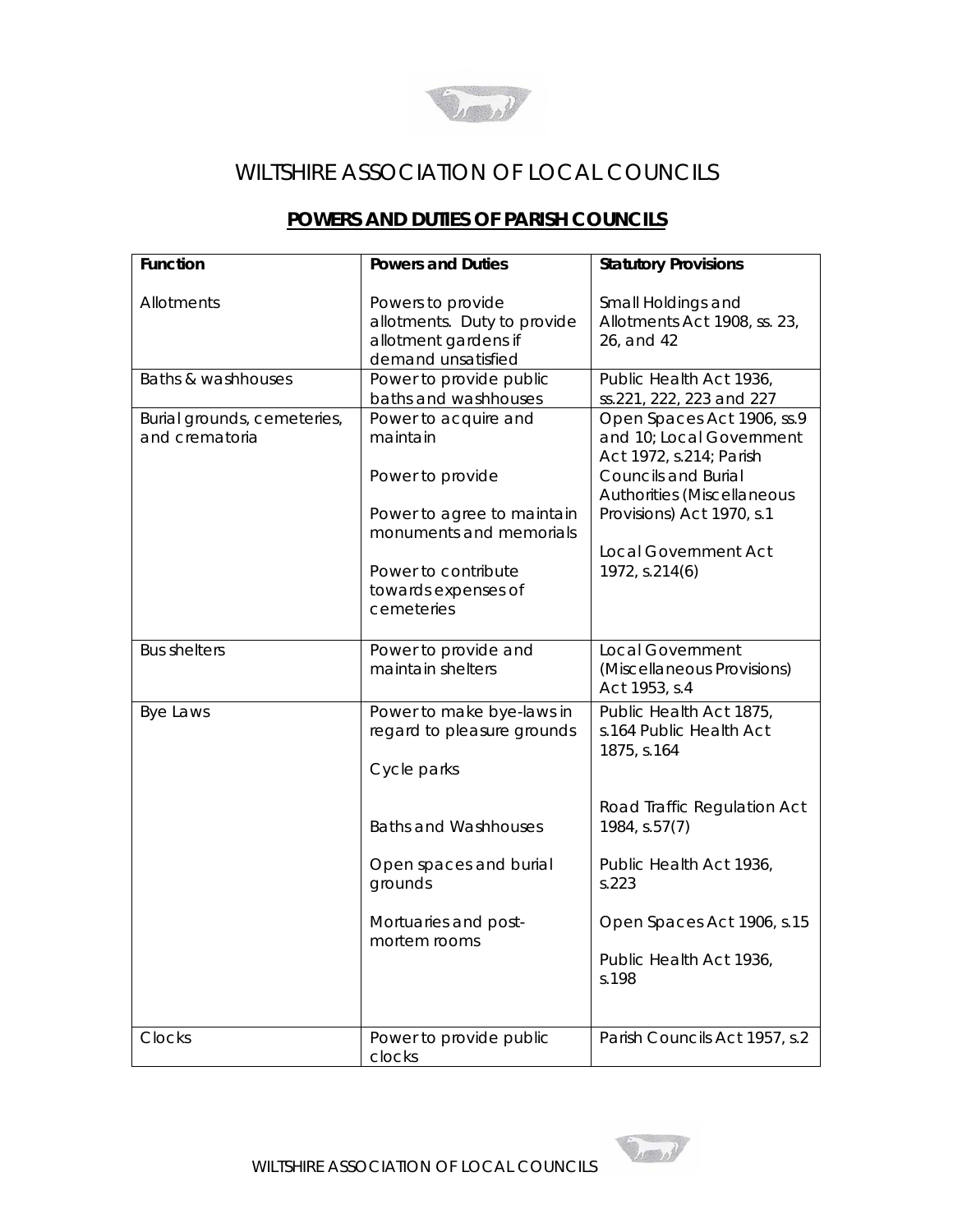| <b>Function</b>                | <b>Powers and Duties</b>                                                                                                               | <b>Statutory Provisions</b>                                                                                 |
|--------------------------------|----------------------------------------------------------------------------------------------------------------------------------------|-------------------------------------------------------------------------------------------------------------|
| Closed churchyards             | Powers as to maintenance                                                                                                               | <b>Local Government Act</b><br>1972, s.215                                                                  |
| Commons and common<br>pastures | Powers in relation to<br>enclosure, as to regulation<br>and management, and as<br>to providing common<br>pasture                       | Enclosure Act 1845; Local<br>Government Act 1894,<br>s.8(4); Smallholdings and<br>Allotments Act 1908, s.34 |
| Conference facilities          | Power to provide and<br>encourage the use of<br>facilities                                                                             | Local Government Act<br>1972, s.144                                                                         |
| Community centres              | Power to provide and equip<br>buildings for use of clubs<br>having athletic, social or<br>educational objectives                       | <b>Local Government</b><br>(Miscellaneous Provisions)<br>Act 1976, s.19                                     |
| Crime prevention               | Powers to spend money on<br>various crime prevention<br>measures                                                                       | Local Government and<br>Rating Act 1997, s.31                                                               |
| Drainage                       | Power to deal with ponds<br>and ditches                                                                                                | Public Health Act 1936,<br>s.260                                                                            |
| Entertainment and the arts     | Provision of entertainment<br>and support of the arts                                                                                  | <b>Local Government Act</b><br>1972, s.145                                                                  |
| Gifts                          | Power to accept                                                                                                                        | <b>Local Government Act</b><br>1972, s.139                                                                  |
| Highways                       | Power to repair and<br>maintain public footpaths<br>and bridleways                                                                     | Highways Act 1980, ss.43, 50<br>Parish Councils Act 1957,                                                   |
|                                | Power to light roads and<br>public places                                                                                              | s.3; Highways Act 1980,<br>s.301                                                                            |
|                                | Provision of litter bins                                                                                                               | Litter Act 1983, ss. 5,6                                                                                    |
|                                | Power to provide parking<br>places for vehicles, bicycles<br>and motor-cycles                                                          | Road Traffic Regulation Act<br>1984 ss. 57, 63                                                              |
|                                | Power to enter into<br>agreement as to<br>dedication and widening                                                                      | Highways Act 1980, ss 30, 72                                                                                |
|                                | Power to provide roadside<br>seats and shelters, and                                                                                   | Parish Councils Act 1957, s.1                                                                               |
|                                | omnibus shelters                                                                                                                       | Highways Act 1980, ss.47,<br>116                                                                            |
|                                | Consent of parish council<br>required for ending<br>maintenance of highway at<br>public expense, or for<br>stopping up or diversion of |                                                                                                             |
|                                | highway                                                                                                                                | Highways Act 1980, s.130                                                                                    |

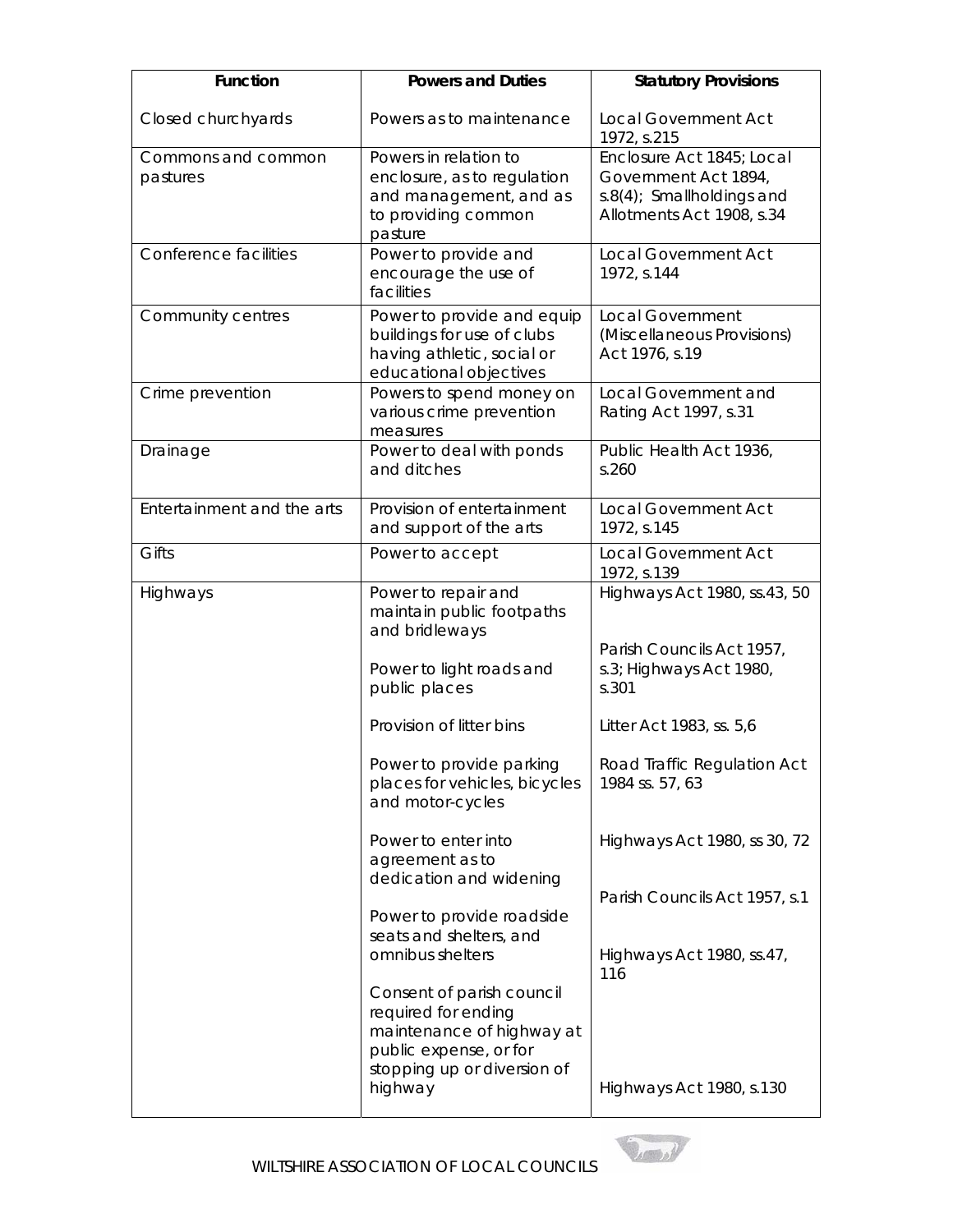|                                            | Power to complain to<br>district council as to<br>protection of rights of way                                                                                                |                                                                      |
|--------------------------------------------|------------------------------------------------------------------------------------------------------------------------------------------------------------------------------|----------------------------------------------------------------------|
|                                            | and roadside wastes                                                                                                                                                          |                                                                      |
| <b>Function</b>                            | <b>Powers and Duties</b>                                                                                                                                                     | <b>Statutory Provisions</b>                                          |
| Highways cont.                             | Power to provide traffic<br>signs and other notices                                                                                                                          | Road Traffic Regulation Act<br>1984, s.72                            |
|                                            | Power to plant trees etc,<br>and to maintain roadside<br>verges                                                                                                              | Highways Act, 1980, s.96                                             |
| Investments                                | Power to participate in<br>schemes of collective<br>investment                                                                                                               | Trustee Investments Act<br>1961, s.11                                |
| Land                                       | Power to acquire by<br>agreement, to appropriate,<br>to dispose of                                                                                                           | Local Government Act 1972<br>ss.124, 126, 127                        |
|                                            | Power to accept gifts of<br>land                                                                                                                                             | <b>Local Government Act</b><br>1972, s.139                           |
| Litter                                     | Provision of receptacles                                                                                                                                                     | Litter Act 1983, ss.5, 6                                             |
| Lotteries                                  | Powers to promote                                                                                                                                                            | Lotteries and Amusements<br>Act 1976, s.7                            |
| Mortuaries and post-<br>mortem rooms       | Power to provide mortuaries<br>and post-mortem rooms                                                                                                                         | Public Health Act 1936,<br>s.198                                     |
| <b>Nuisances</b>                           | Power to deal with offensive<br>ditches                                                                                                                                      | Public Health Act 1936,<br>s.260                                     |
| Open Spaces                                | Power to acquire land and<br>maintain                                                                                                                                        | Public Health Act 1875,<br>s.164; Open Spaces Act<br>1906, ss.9 & 10 |
| Parish property and<br>documents           | Powers to direct as to their<br>custody                                                                                                                                      | <b>Local Government Act</b><br>1972, s.226                           |
| Postal and<br>telecommunication facilities | Power to pay the Post<br>Office, British Tele-                                                                                                                               | Post Office Act 1953, s.51;<br><b>Telecommunications Act</b>         |
| <b>Function</b>                            | communications or any<br>other public<br>telecommunications<br>operator any loss sustained<br>in providing post or<br>telegraph office or tele-<br>communications facilities | 1984, s.97                                                           |
|                                            | <b>Powers and Duties</b>                                                                                                                                                     | <b>Statutory Provisions</b>                                          |
| Public buildings and village               |                                                                                                                                                                              |                                                                      |
| halls                                      | Power to provide buildings<br>for offices and for public<br>meetings and assemblies                                                                                          | <b>Local Government Act</b><br>1972, s.133                           |
| Public conveniences                        | Power to provide                                                                                                                                                             | Public Health Act 1936, s.87                                         |